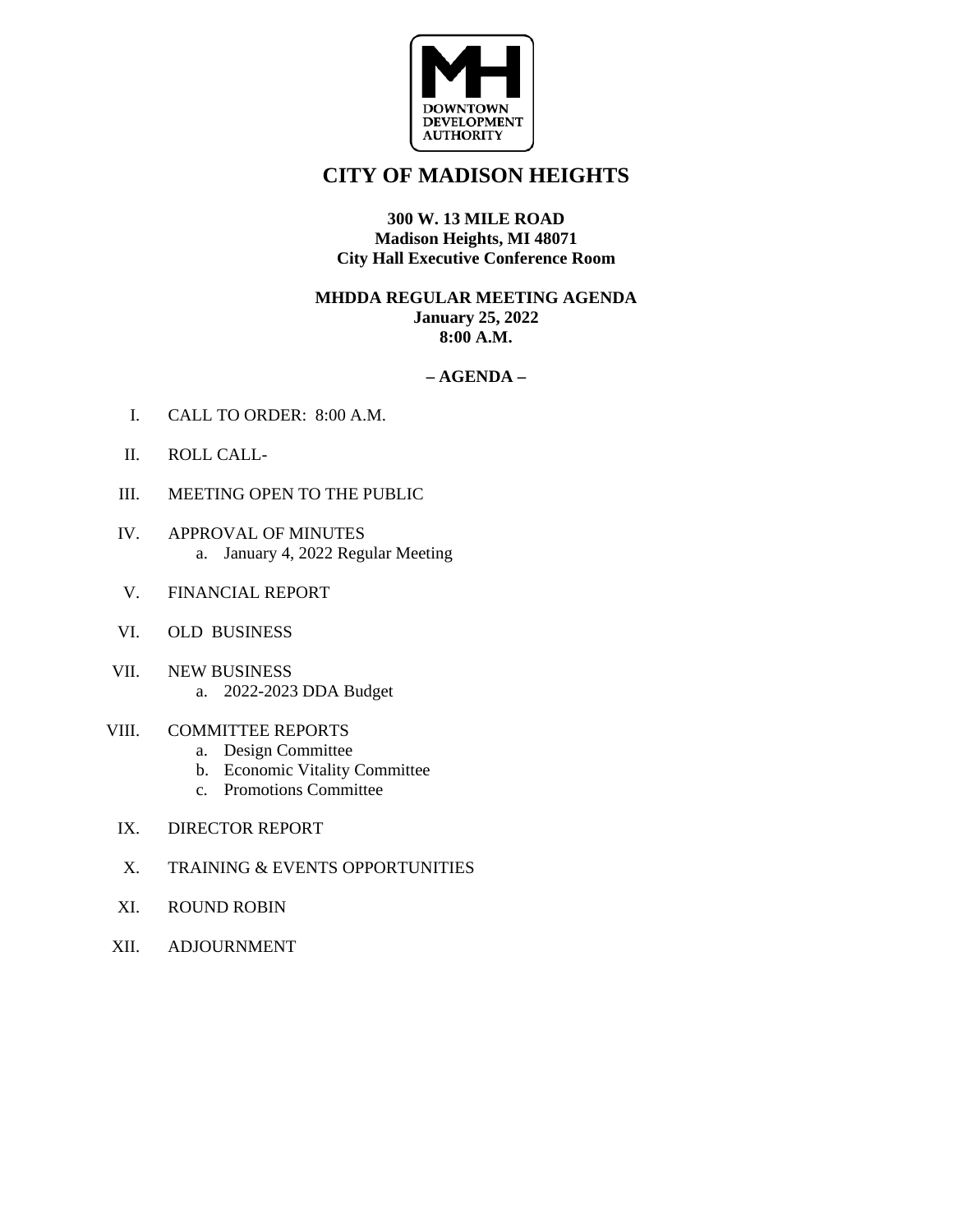A Regular Meeting of the Downtown Development Authority was called to order by Chairman Van Buren on Tuesday, January 4, 2022, at 8:00 a.m. in the Municipal Building at 300 West Thirteen Mile Road, Madison Heights, Michigan.

- Present: Chairperson Van Buren and Vice-Chairperson Jarbo. Members: Busler, Charlebois, Grafstein (left at 9:08 a.m.), Keys, Mancini, Marando, Marsh, Renshaw, Sheppard and Zmarzlik.
- Also Present: Economic Development Director Tucker, City Planner Lonnerstater and Deputy City Clerk Boucher.
- Absent: Davignon

# **DDA-22-01. Meeting Open to the Public.**

There were no members of the public wishing to speak.

# **DDA-22-02. Minutes.**

Motion by Sheppard, seconded by Zmarzlik, to approve the minutes from the November 9, 2021 DDA Regular Meeting as printed.

Yeas: Busler, Charlebois, Grafstein, Jarbo, Keys, Mancini, Marando, Marsh, Renshaw, Sheppard, Zmarzlik, Van Buren Nays: None Absent: Davignon Motion Carried

# **DDA-22-03. Financial Report.**

Economic Development Director Tucker reminded the members they will need to adopt the proposed budget at the January  $25<sup>th</sup>$  meeting. He briefly reviewed the budget proposal to include the traffic study and holiday decoration expenses.

# **DDA-22-04. Diamond Jim's, 934 W. 11 Mile Road.**

Economic Development Director Tucker reviewed the façade improvement grant for Diamond Jim's from May 2020.

Motion by Sheppard, seconded by Busler, to approve the \$5,000 façade grant reimbursement to Diamond Jim's.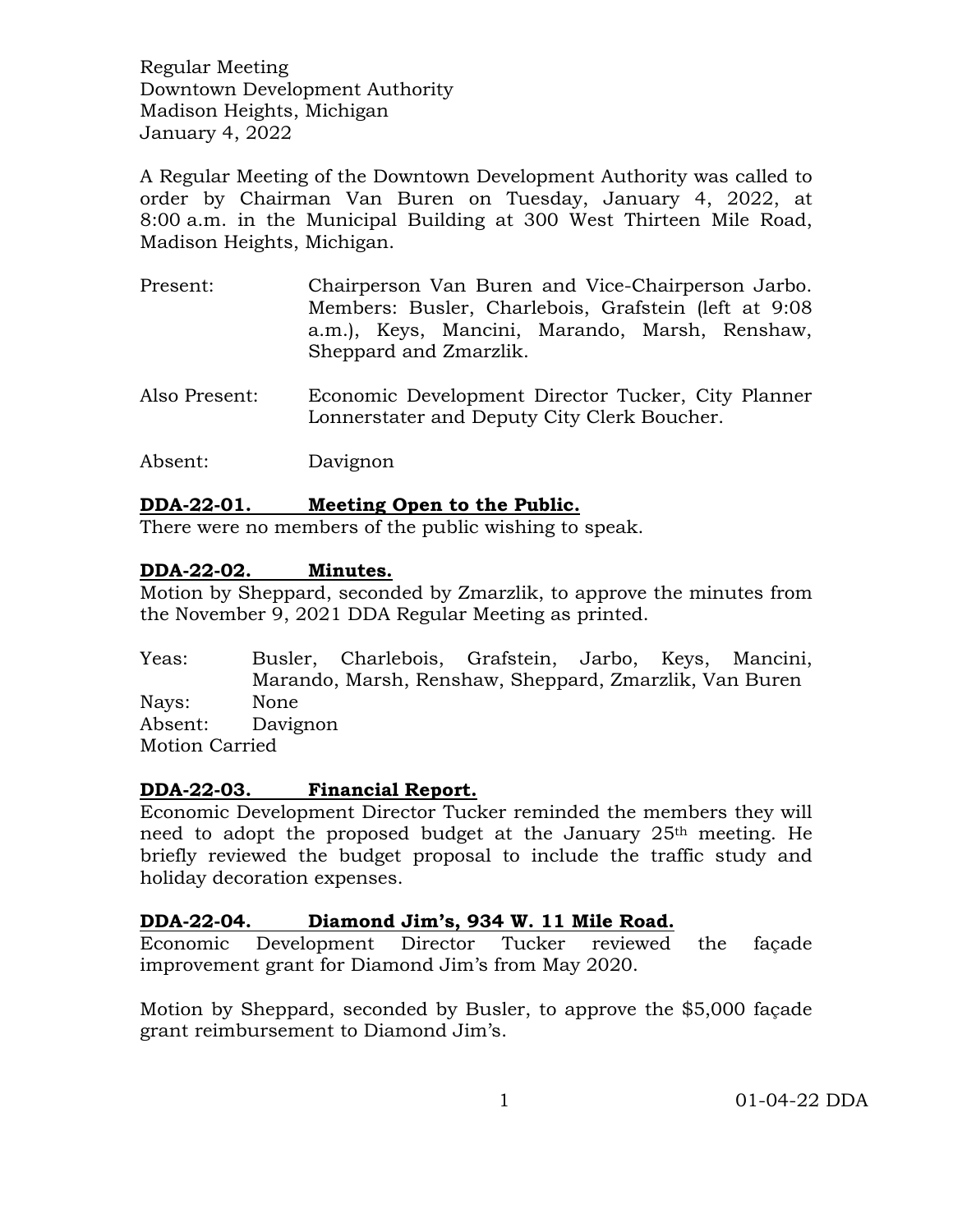Yeas: Busler, Charlebois, Grafstein, Jarbo, Keys, Mancini, Marando, Marsh, Renshaw, Sheppard, Zmarzlik, Van Buren Nays: None Absent: Davignon Motion Carried

# **DDA-22-05. MYST Auto, 239 W. 11 Mile Road.**

Economic Development Director Tucker and City Manager Marsh gave an overview of the special usage request by MYST Auto at 239 W. 11 Mile Road.

The board members further discussed commercial zone district, variance, type of business, other potential locations and master plan.

Motion by Marnado, seconded by Busler, to approve the recommendation of the DDA board that the proposed use of a secondhand automotive sales at 233 & 239 W 11 Mile Rd is not consistent with the 'City Center' future land use designation, nor the long term vision of the DDA District as contained within the 2021 Master Plan. The proposed auto-oriented use is not consistent with the Master Plan's vision to transform the City Center into a vibrant, compact, pedestrian oriented downtown area. For these reasons, the DDA board recommends that City Council deny the requested special use for secondhand automotive sales at 233 & 239 W 11 Mile Rd.

Yeas: Busler, Charlebois, Grafstein, Jarbo, Keys, Mancini, Marando, Marsh, Renshaw, Sheppard, Zmarzlik, Van Buren Nays: None Absent: Davignon Motion Carried

# **DDA-22-06. Committee Reports.**

Economic Development Director Tucker moved Mayor Grafstein to the Economic Vitality Committee, added Mr. Mancini to the Economic Vitality Committee and added Mr. Marando to the Design Committee. Mayor Grafstein nominated Ms. Zmarzlik as Chairperson of the Promotions Committee.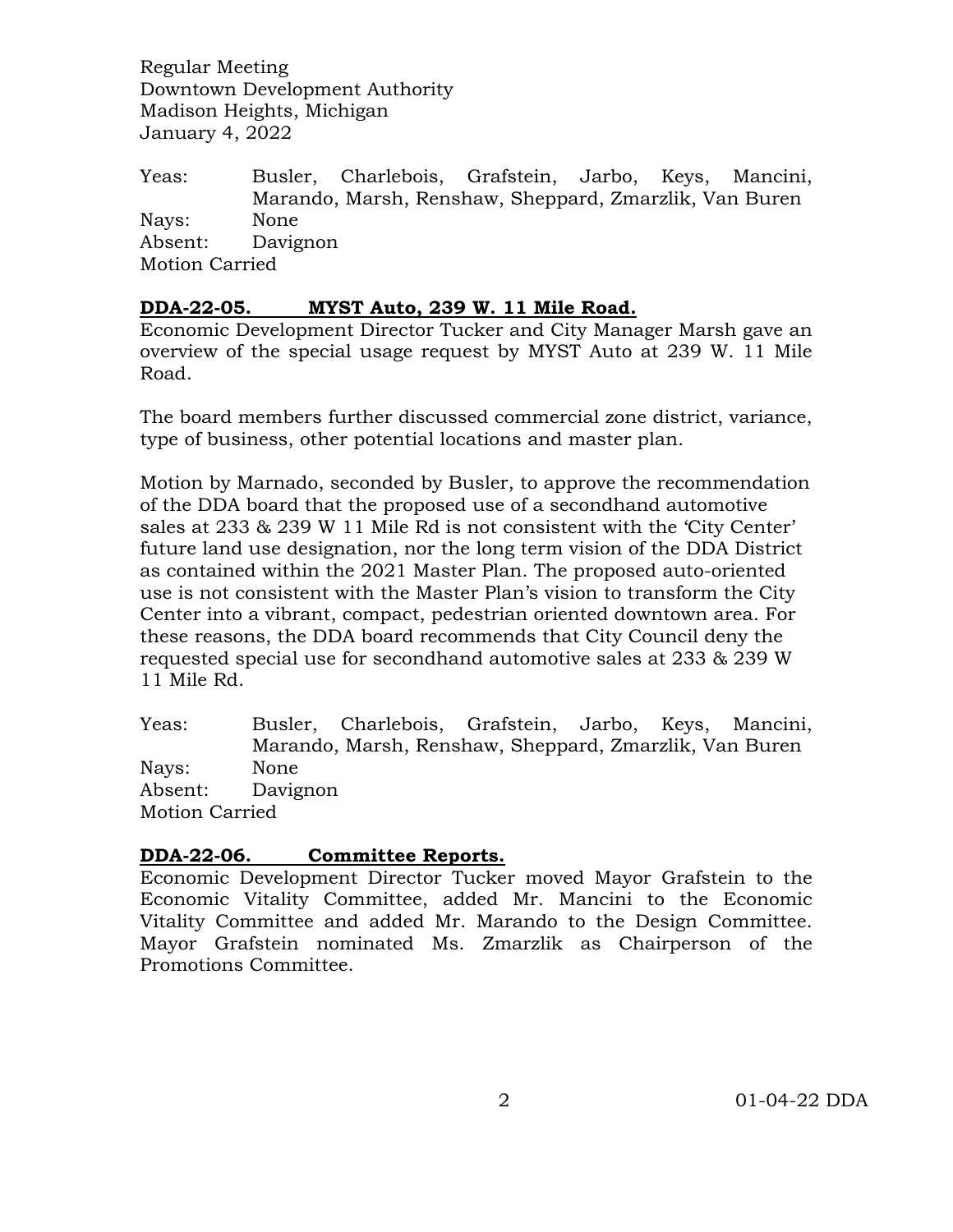# **DDA-22-07. Director Report.**

#### *2022-2023 DDA Budget*

Economic Development Director Tucker gave an overview of the proposed budget and recommended that members review the expenditures by line item.

#### *Holiday Decorations*

Economic Development Director Tucker talked about street light decorations for three months on John R from 10 Mile Road to Gardenia Avenue. He recommends a budget of \$5,000 for new decorations, bulb replacement, electricity cost and install of outlets.

The board members further discussed decorations on 11 Mile Road, flower baskets, update sign at John R/10 Mile Road and confirm donation amounts from area businesses.

#### *DDA Mission & Vision, Events*

Economic Development Director Tucker asked the Promotions Committee to come up with ideas for the DDA website.

# *MDA Spring Workshop – March 3, 2022 Grand Ledge*

Economic Development Director Tucker invites board members to attend the workshop and funds are available in the conferences/workshop account. There's a topic on future retail, the Michigan Economic Corporation will be present and there's a topic on shared bike programs.

#### *26744 Osmun Street - Rezoning*

Economic Development Director Tucker informed that the City Council will be considering rezoning of 26744 Osmun Street for Woodpile from residential to business district. The applicant intends to combine the two lots and develop a parking lot.

# *26783 Lenox Avenue - Rezoning*

Economic Development Director Tucker informed that the City Council will be considering rezoning of 26783 Lenox Avenue for Boodles from residential to parking district. The applicant has expressed interest in renovating the restaurant into a boutique hotel.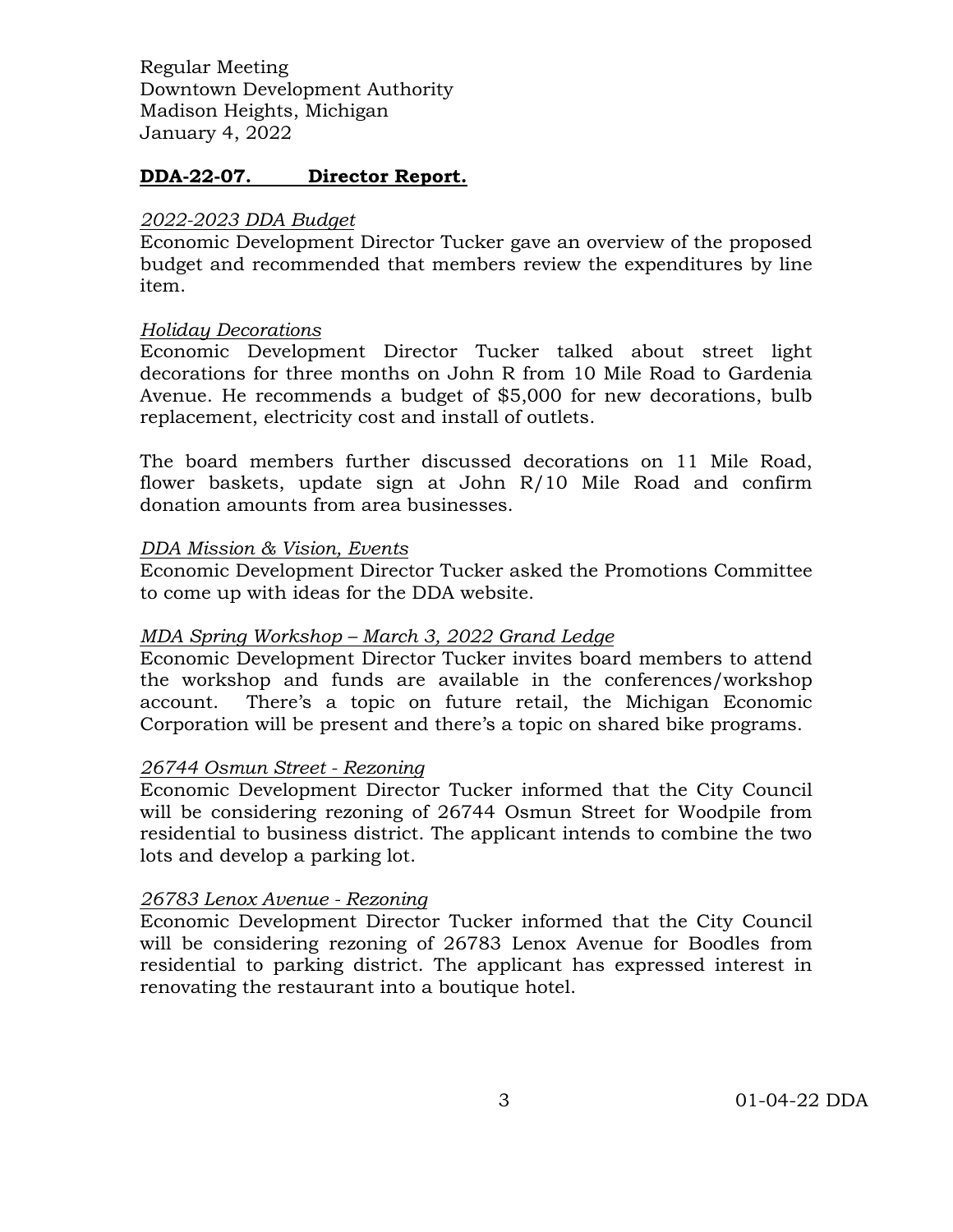# **DDA-22-08. Round Robin.**

Mayor Grafstein wished everyone Happy New Years.

Mr. Sheppard looks forward to seeing the Promotions Committee in action and more events planned.

Ms. Zmarlik thanked everyone for the appointment of Chairperson of the Promotions Committee. She expressed her appreciation for all the hard work from Economic Development Director Tucker, City Manager Marsh and City Planner Lonnerstater. Ms. Zmarlik will be taking pictures of all the businesses of the committee members to post on the DDA website.

Ms. Charlebois wished everyone a Happy New Year. She updated that Seasons Hospice merged with AccentCare and the name change is official yesterday. HRS Home Care Services will be moving from Dequindre Road to John R Road.

Mr. Busler thanked Economic Development Director Tucker, City Manager Marsh and City Planner Lonnerstater for all their hard work. He wished everyone a Happy, Healthy and Prosperous New Year.

Mr. Mancini wished everyone a Happy New Year and is glad to part of the conversation.

Mr. Keys wished everyone a Happy New Year. He thanked Ms. Charebois for the second year in a row for gifting the employees at Seasons Hospice with an oil change. Mr. Keys became a Weathertech Floor Mat Dealer and orders can be available is early as a day.

Mr. Jarbo wished everyone a Happy New Year and looks forward to the committees' future plans become a reality.

Mr. Marando wished everyone a Happy New Year. He reminded everyone that the key to the DDA is communication and visibility.

Ms. Renshaw wished everyone a Safe, Healthy and Happy New Year. She appreciates the discussion of bringing back the community, the holiday decorations and flower pots. Miss Nene's Child Care Center has a new parking lot and is a nice improvement.

City Manager Marsh wished everyone a Happy New Year.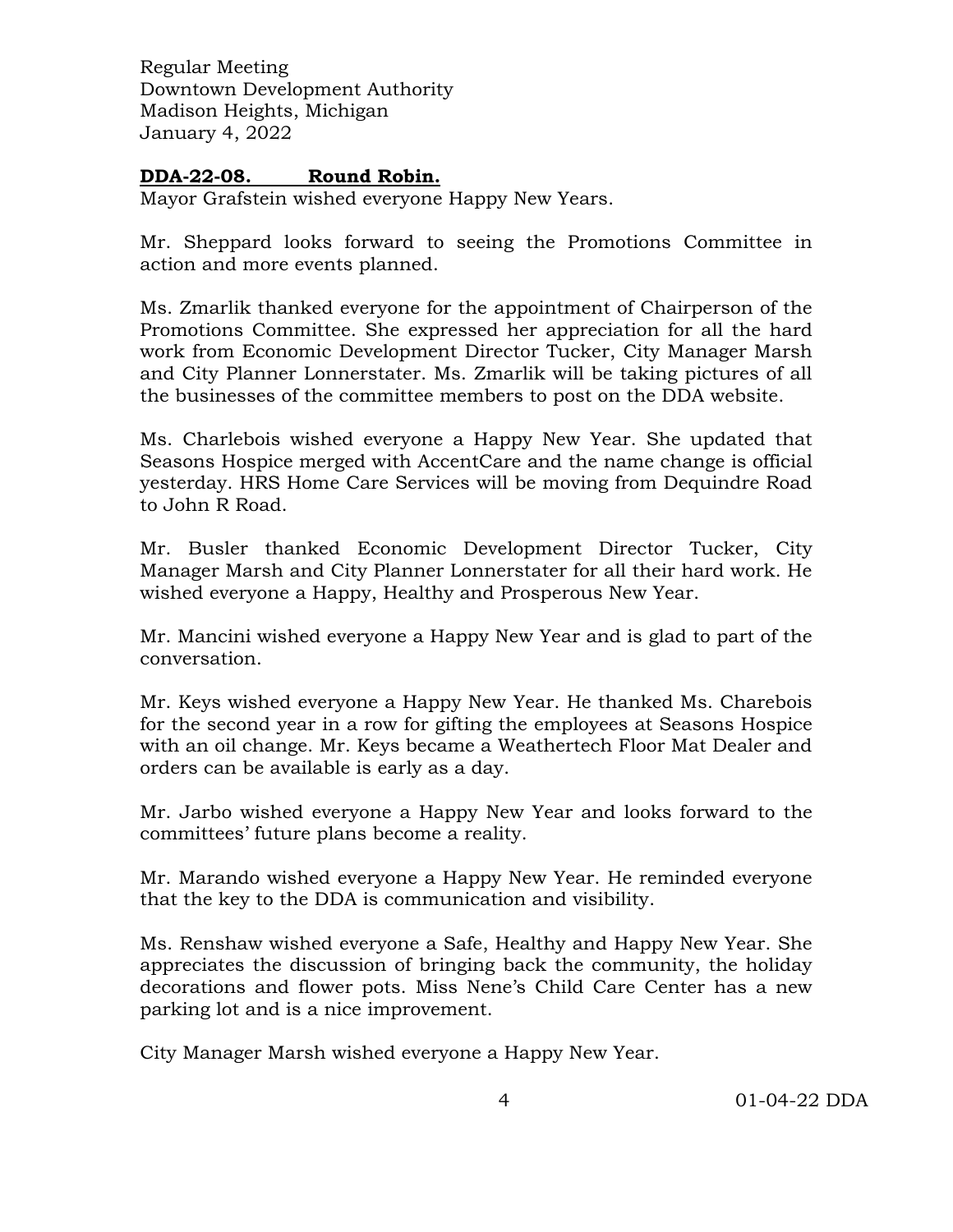Chairperson Van Buren wished everyone a Happy New Year. He encourages the members to help add more information to the DDA website.

#### **DDA-22-09. Adjournment.**

There being no further business, Chairman Van Buren adjourned the meeting at 9:17 a.m.

 $\overline{\phantom{a}}$  , and the contract of the contract of the contract of the contract of the contract of the contract of the contract of the contract of the contract of the contract of the contract of the contract of the contrac Phommady A. Boucher, Deputy City Clerk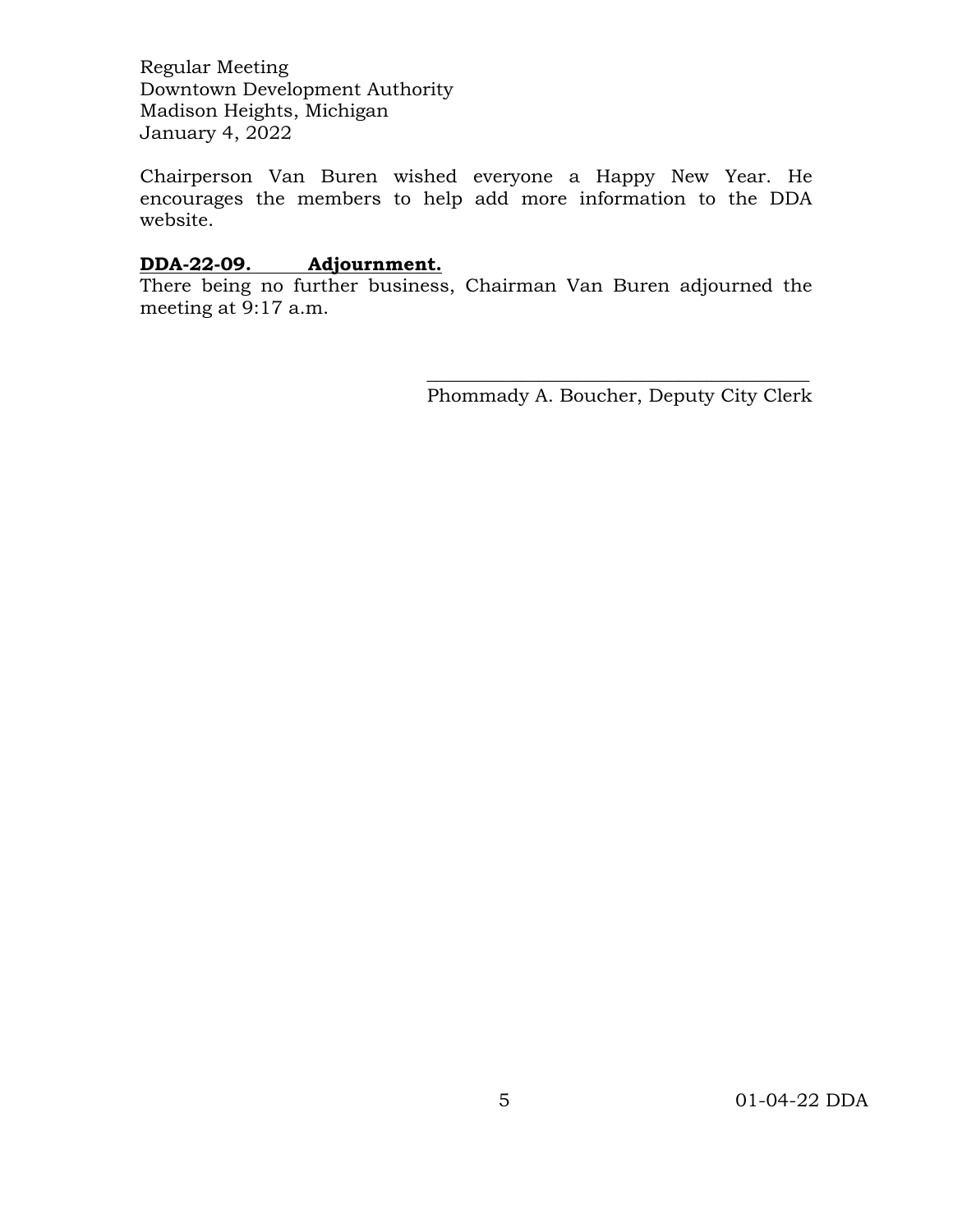#### 01/18/2022 08:54 AM REVENUE AND EXPENDITURE REPORT FOR CITY OF MADISON HEIGHTS Page: 1/2

User: Gtucker

DB: Madison Heights Dotation PERIOD ENDING 01/31/2022

| GL NUMBER                                               | DESCRIPTION                                                       | $2021 - 22$<br>AMENDED BUDGET | YTD BALANCE<br>01/31/2022<br>NORMAL (ABNORMAL) | ACTIVITY FOR<br>MONTH 01/31/2022<br>INCREASE (DECREASE) | AVAILABLE<br><b>BALANCE</b><br>NORMAL (ABNORMAL) | % BDGT<br>USED |
|---------------------------------------------------------|-------------------------------------------------------------------|-------------------------------|------------------------------------------------|---------------------------------------------------------|--------------------------------------------------|----------------|
| Revenues<br>Dept $000 - NA$                             | Fund 248 - DOWNTOWN DEVELOPMENT AUTHORITY                         |                               |                                                |                                                         |                                                  |                |
| 248-000-5008-000                                        | FIXED ASSET CLEARING ACCOUNT                                      | 0.00                          | 0.00                                           | 0.00                                                    | 0.00                                             | 0.00           |
| Total Dept 000 - NA                                     |                                                                   | 0.00                          | 0.00                                           | 0.00                                                    | 0.00                                             | 0.00           |
| Dept 011 - PROPERTY TAXES                               |                                                                   |                               |                                                |                                                         |                                                  |                |
| 248-011-4030-000                                        | TAXES REAL OPERATING                                              | 40,050.00                     | 54, 594.42                                     | 0.00                                                    | (14, 544.42)                                     | 136.32         |
| 248-011-4130-000<br>248-011-4159-000                    | DELINQUENT/MTT TAX REFUNDS - GENERAL<br>PPT REIMBURSEMENT - STATE | 0.00<br>0.00                  | 0.00<br>0.00                                   | 0.00<br>0.00                                            | 0.00<br>0.00                                     | 0.00<br>0.00   |
| 248-011-4160-000                                        | TAXES PERSONAL OPERATING                                          | 2,650.00                      | 2,780.12                                       | 0.00                                                    | (130.12)                                         | 104.91         |
| 248-011-4370-000                                        | TAXES IFT ACT 198                                                 | 0.00                          | 0.00                                           | 0.00                                                    | 0.00                                             | 0.00           |
| Total Dept 011 - PROPERTY TAXES                         |                                                                   | 42,700.00                     | 57, 374.54                                     | 0.00                                                    | (14, 674.54)                                     | 134.37         |
| Dept 023 - STATE SHARED REVENUES                        |                                                                   |                               |                                                |                                                         |                                                  |                |
| 248-023-5730-000                                        | LOCAL COMMUNITY STABILIZATION SHARING                             | 35,213.00                     | 33,662.36                                      | 0.00                                                    | 1,550.64                                         | 95.60          |
|                                                         | Total Dept 023 - STATE SHARED REVENUES                            | 35,213.00                     | 33,662.36                                      | 0.00                                                    | 1,550.64                                         | 95.60          |
| Dept 044 - MISCELLANEOUS REVENUE                        |                                                                   |                               |                                                |                                                         |                                                  |                |
| 248-044-6655-000<br>248-044-6701-000                    | INTEREST EARNED<br>MISCELLANEOUS REVENUE                          | 500.00<br>0.00                | 1.26<br>0.00                                   | 0.00<br>0.00                                            | 498.74<br>0.00                                   | 0.25<br>0.00   |
| 248-044-6740-000                                        | DONATIONS/PRIVATE CONTRIBUTIONS                                   | 0.00                          | 0.00                                           | 0.00                                                    | 0.00                                             | 0.00           |
|                                                         | Total Dept 044 - MISCELLANEOUS REVENUE                            | 500.00                        | 1.26                                           | 0.00                                                    | 498.74                                           | 0.25           |
| Dept 048 - TRANSFERS IN                                 |                                                                   |                               |                                                |                                                         |                                                  |                |
| 248-048-6990-000                                        | TRANFERS IN (FROM GEN FUND)                                       | 0.00                          | 0.00                                           | 0.00                                                    | 0.00                                             | 0.00           |
| 248-048-6990-244<br>248-048-6996-000                    | TRANSFERS IN EDG<br>TRANSFERS IN (FROM SAD)                       | 0.00<br>0.00                  | 0.00<br>0.00                                   | 0.00<br>0.00                                            | 0.00<br>0.00                                     | 0.00<br>0.00   |
| Total Dept 048 - TRANSFERS IN                           |                                                                   | 0.00                          | 0.00                                           | 0.00                                                    | 0.00                                             | 0.00           |
|                                                         |                                                                   |                               |                                                |                                                         |                                                  |                |
| Dept 053 - PRIOR YEARS FUND BALANCE<br>248-053-6970-000 | USE OF FUND BALANCE                                               | 27,608.00                     | 0.00                                           | 0.00                                                    | 27,608.00                                        | 0.00           |
|                                                         | Total Dept 053 - PRIOR YEARS FUND BALANCE                         | 27,608.00                     | 0.00                                           | 0.00                                                    | 27,608.00                                        | 0.00           |
| TOTAL REVENUES                                          |                                                                   | 106,021.00                    | 91,038.16                                      | 0.00                                                    | 14,982.84                                        | 85.87          |
| Expenditures                                            |                                                                   |                               |                                                |                                                         |                                                  |                |
|                                                         | Dept 863 - DOWNTOWN DEVELOPMENT AUTHORITY                         |                               |                                                |                                                         |                                                  |                |
| 248-863-7290-000                                        | FORMS AND PRINTING                                                | 2,000.00                      | 0.00                                           | 0.00                                                    | 2,000.00                                         | 0.00           |
| 248-863-7300-000                                        | POSTAGE                                                           | 500.00                        | 0.00                                           | 0.00                                                    | 500.00                                           | 0.00           |
| 248-863-7660-000<br>248-863-8070-000                    | TOOLS AND SUPPLIES                                                | 100.00                        | 0.00                                           | 0.00                                                    | 100.00                                           | 0.00           |
| 248-863-8170-000                                        | AUDIT FEES<br><b>EVENTS</b>                                       | 1,980.00<br>500.00            | 1,906.63<br>0.00                               | 0.00<br>0.00                                            | 73.37<br>500.00                                  | 96.29<br>0.00  |
| 248-863-8180-000                                        | CONTRACTUAL SERVICES                                              | 5,000.00                      | 498.41                                         | 0.00                                                    | 4,501.59                                         | 9.97           |
| 248-863-8180-001                                        | DDA MARKET ANALYSIS                                               | 0.00                          | 0.00                                           | 0.00                                                    | 0.00                                             | 0.00           |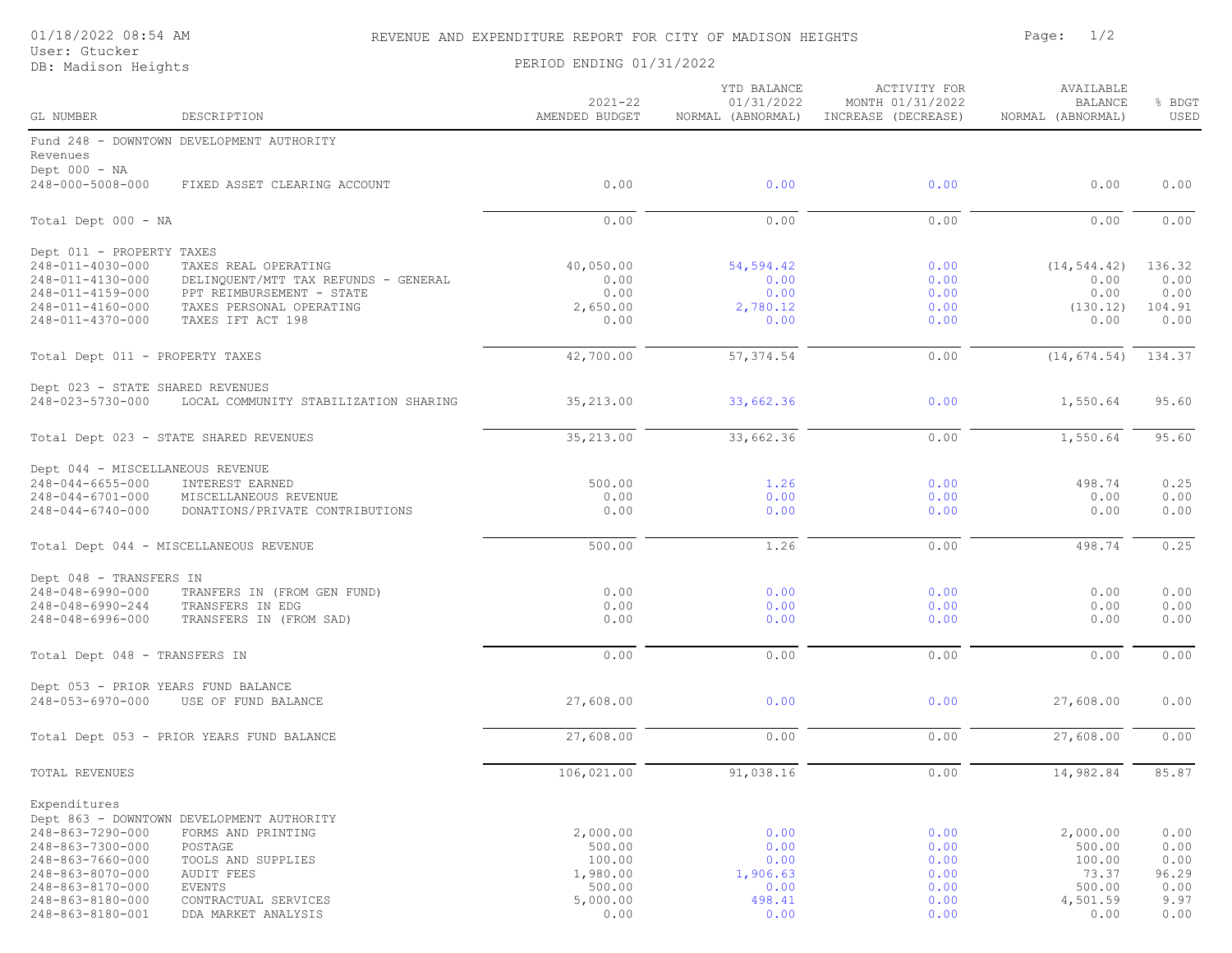#### 01/18/2022 08:54 AM REVENUE AND EXPENDITURE REPORT FOR CITY OF MADISON HEIGHTS Page: 2/2

User: Gtucker

#### DB: Madison Heights Development PERIOD ENDING 01/31/2022

| $2021 - 22$                                                          | YTD BALANCE<br>01/31/2022 | ACTIVITY FOR<br>MONTH 01/31/2022 | AVAILABLE<br><b>BALANCE</b> | % BDGT |
|----------------------------------------------------------------------|---------------------------|----------------------------------|-----------------------------|--------|
| AMENDED BUDGET<br><b>GL NUMBER</b><br>DESCRIPTION                    | NORMAL (ABNORMAL)         | INCREASE (DECREASE)              | NORMAL (ABNORMAL)           | USED   |
| Fund 248 - DOWNTOWN DEVELOPMENT AUTHORITY                            |                           |                                  |                             |        |
| Expenditures                                                         |                           |                                  |                             |        |
| 248-863-8185-000<br>BLIGHT REMOVAL - SIGN GRANT PROGRAM<br>5,000.00  | 0.00                      | 0.00                             | 5,000.00                    | 0.00   |
| 248-863-8185-001<br>BLIGHT REMOVAL - FACADE IMPROVEMENT<br>10,000.00 | 5,000.00                  | 5,000.00                         | 5,000.00                    | 50.00  |
| 0.00<br>248-863-8185-002<br>BLIGHT PROPERTY                          | 0.00                      | 0.00                             | 0.00                        | 0.00   |
| 248-863-8185-003<br>BLIGHT REMOVAL - PROPERTY ACQUI<br>0.00          | 0.00                      | 0.00                             | 0.00                        | 0.00   |
| 248-863-8185-004<br>PERM ID PROGRAM<br>0.00                          | 0.00                      | 0.00                             | 0.00                        | 0.00   |
| 0.00<br>248-863-8260-000<br>LEGAL FEES                               | 0.00                      | 0.00                             | 0.00                        | 0.00   |
| 248-863-8262-000<br>0.00<br>HOURLY RATE-LEGAL                        | 0.00                      | 0.00                             | 0.00                        | 0.00   |
| 248-863-8321-000<br>MAINTENANCE-BERM AREA<br>17,500.00               | 12,883.14                 | 0.00                             | 4,616.86                    | 73.62  |
| 3,500.00<br>248-863-8321-001<br>MAINTENANCE - ROW TRASH              | 1,320.00                  | 0.00                             | 2,180.00                    | 37.71  |
| 248-863-8640-000<br>CONFERENCES AND WORKSHOPS<br>1,500.00            | 0.00                      | 0.00                             | 1,500.00                    | 0.00   |
| 248-863-9210-000<br>ELECTRIC<br>518.00                               | 254.07                    | 0.00                             | 263.93                      | 49.05  |
| 248-863-9440-000<br>MOTOR POOL CHARGES<br>0.00                       | 0.00                      | 0.00                             | 0.00                        | 0.00   |
| 0.00<br>248-863-9441-000<br>DEPT OF PUBLIC SERVICES CHARGES          | 0.00                      | 0.00                             | 0.00                        | 0.00   |
| 248-863-9570-000<br>SUBSCRIPTIONS AND MAGAZINES<br>0.00              | 0.00                      | 0.00                             | 0.00                        | 0.00   |
| 870.00<br>248-863-9580-000<br>MEMBERSHIPS AND DUES                   | 860.00                    | 0.00                             | 10.00                       | 98.85  |
| 0.00<br>248-863-9810-000<br>COMPUTER EQUIPMENT                       | 0.00                      | 0.00                             | 0.00                        | 0.00   |
| 0.00<br>248-863-9870-000<br><b>IMPROVEMENTS</b>                      | 18,850.00                 | 0.00                             | (18, 850, 00)               | 100.00 |
| 0.00<br>248-863-9870-001<br>ALLEY IMPROVEMENTS                       | 0.00                      | 0.00                             | 0.00                        | 0.00   |
| 248-863-9870-002<br>35,000.00<br>PROPERTY ACOUIS/DEMO                | 0.00                      | 0.00                             | 35,000.00                   | 0.00   |
| 248-863-9870-003<br>PATINA PLACE - BRA STREETSCAPE IMPRVMNT<br>0.00  | 0.00                      | 0.00                             | 0.00                        | 0.00   |
| 0.00<br>248-863-9870-004<br>MADISON TOWN CTR - BRA ST IMPROV         | 0.00                      | 0.00                             | 0.00                        | 0.00   |
| 248-863-9870-006<br>11 MILE/JOHN R ROAD IMPROVEMENTS<br>0.00         | 0.00                      | 0.00                             | 0.00                        | 0.00   |
| 248-863-9870-011<br>IMPROVEMENTS - BICYCLE RACK PROGRAM<br>0.00      | 0.00                      | 0.00                             | 0.00                        | 0.00   |
| 0.00<br>248-863-9870-012<br>DDA BUSINESS GRANT                       | 0.00                      | 0.00                             | 0.00                        | 0.00   |
| 83,968.00<br>Total Dept 863 - DOWNTOWN DEVELOPMENT AUTHORITY         | 41,572.25                 | 5,000.00                         | 42,395.75                   | 49.51  |
| Dept 965 - TRANSFERS OUT                                             |                           |                                  |                             |        |
| 248-965-9990-000<br>0.00<br>PAYING AGENT FEES                        | 0.00                      | 0.00                             | 0.00                        | 0.00   |
| 248-965-9991-000<br>0.00<br>TRANSFER TO MAJOR STREETS                | 0.00                      | 0.00                             | 0.00                        | 0.00   |
| 0.00<br>248-965-9992-272<br>TRANSFER TO LOCAL ST                     | 0.00                      | 0.00                             | 0.00                        | 0.00   |
| 0.00<br>248-965-9994-000<br>TRANSFER TO SAD REVOLVING                | 0.00                      | 0.00                             | 0.00                        | 0.00   |
| TRANSFER TO GENERAL FUND<br>22,053.00<br>248-965-9996-000            | 0.00                      | 0.00                             | 22,053.00                   | 0.00   |
| 22,053.00<br>Total Dept 965 - TRANSFERS OUT                          | 0.00                      | 0.00                             | 22,053.00                   | 0.00   |
|                                                                      |                           |                                  |                             |        |
| 106,021.00<br>TOTAL EXPENDITURES                                     | 41,572.25                 | 5,000.00                         | 64,448.75                   | 39.21  |
| Fund 248 - DOWNTOWN DEVELOPMENT AUTHORITY:                           |                           |                                  |                             |        |
| 106,021.00<br><b>TOTAL REVENUES</b>                                  | 91,038.16                 | 0.00                             | 14,982.84                   | 85.87  |
| 106,021.00<br>TOTAL EXPENDITURES                                     | 41,572.25                 | 5,000.00                         | 64,448.75                   | 39.21  |
| 0.00<br>NET OF REVENUES & EXPENDITURES                               | 49,465.91                 | (5,000.00)                       | (49, 465.91)                | 100.00 |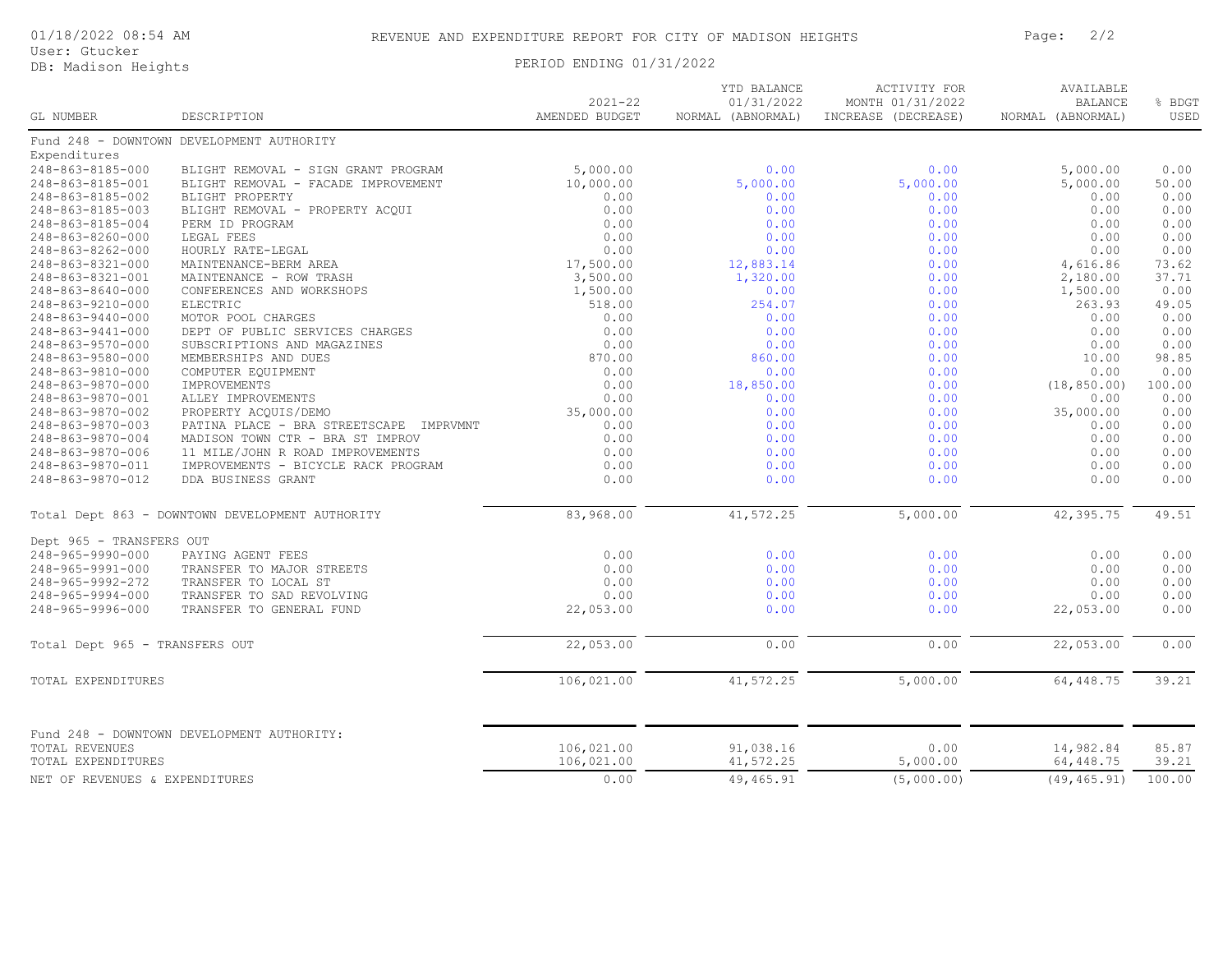| 01/18/2022 08:55 AM<br>User: Gtucker<br>DB: Madison Heights Do |                                | CASH SUMMARY BY FUND FOR CITY OF MADISON HEIGHTS<br>FROM 07/01/2021 TO 01/18/2022<br>FUND: 248<br>CASH AND INVESTMENT ACCOUNTS |                 |                  | Page: | 1/1                             |
|----------------------------------------------------------------|--------------------------------|--------------------------------------------------------------------------------------------------------------------------------|-----------------|------------------|-------|---------------------------------|
| Fund                                                           | Description                    | Beginning<br>Balance<br>07/01/2021                                                                                             | Total<br>Debits | Total<br>Credits |       | Ending<br>Balance<br>01/18/2022 |
| 248                                                            | DOWNTOWN DEVELOPMENT AUTHORITY | 220,558.48                                                                                                                     | 91,101.98       | 46,625.17        |       | 265,035.29                      |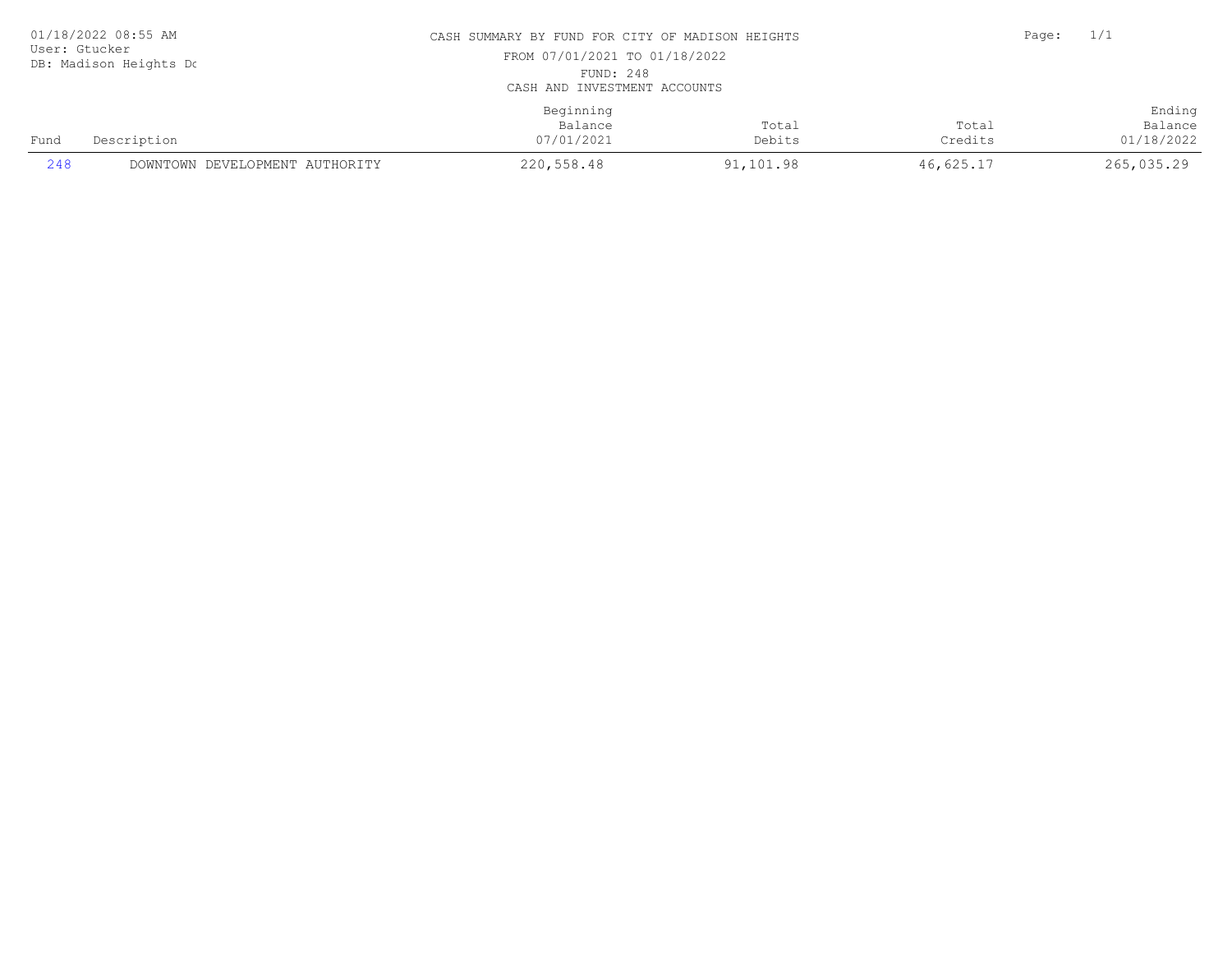#### **Downtown Development Authority of City of Madison Heights**

| Date:   | <b>Memorandum</b><br>January 19, 2022                   |
|---------|---------------------------------------------------------|
| To:     | Downtown Development Authority Board Members            |
| From:   | Giles Tucker, Community & Economic Development Director |
| Subject | DDA Budget FY 22-23                                     |

The DDA needs to adopt a budget to be included in the greater city budget process. The proposed budget includes spending similar to previously DDA budgets. Here are a few of the items in particular I'd like to bring for consideration and discussion:

1. **The proposed budget if fully spent will lower our fund balance**: We often don't spend all of the money we budget because there are line items that we don't always use such as the façade. However, if we spent everything within the proposed budget we would most likely need to use funds in our fund balance.

| FY 22-23 Proposed Revenues      | \$93,811.62   |
|---------------------------------|---------------|
| FY22-23 Proposed Appropriations | \$128,587.00  |
| <b>Prior Years Fund Balance</b> | (534, 775.38) |

- 2. **Events:** \$500 is included in the budget to cover costs associated with a Madison Heights DDA Small Business Saturday promotion or another event to support the downtown.
- 3. **Contractual Services:** Last year we forecasted that we would spend \$25,000 in the line, \$5000 for our annual tree planting, and \$20,000 towards a traffic study for the DDA area. Understanding that 696 & 75 construction will still be underway and would impact this study, I have removed this from our budget. I have added \$5,000 to cover costs of holiday decorations, for a total of \$10,000 for this line item.
- 4. **Improvements:** Last budget we used \$18,850 from this line to pay for the painting of the 106 streetlight within the DDA area. The proposed budget includes \$20,000 towards larger project for physical improvements in the downtown including wayfinding & gateways, banners, other improvements such as outlets on 11 mile streetlights.
- 5. **Property Acquisition & Demolition:** In past budgets we have set aside \$35,000 each year towards potential property acquisition. Do we want to continue this?

#### **Staff recommended action:**

Staff recommends the DDA board adopt the proposed budget as presented.